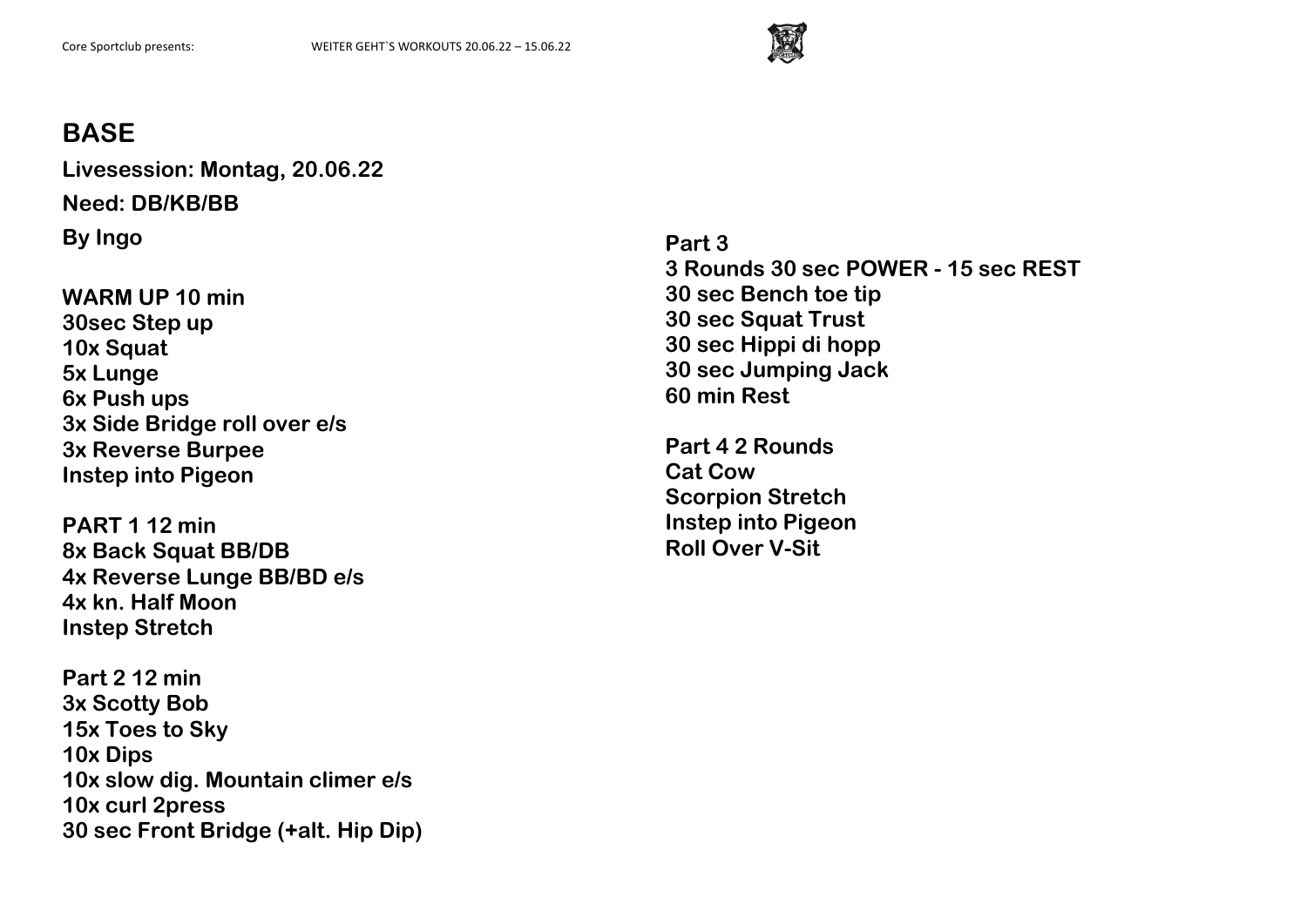

**Livesession: Dienstag, 21.06.2022 Need: DB, KB, SB By Ingo**

**Warm Up (8 min.) 20s 1-Arm KB/DB Over Head Hold + walk e/s 6 x Renegade Row and rotation (without weight) e/s 8 x Situps 4 x Hand Release Push ups Instep & Reach**

**Part 1 15 Min. 3 Scotty Bob 6 weighted DB Step up e/s 9 DB Front Squats**

**Part 2 30 Step ups Then 3-4-5-6-7 Grizzly Walk ( 1 rep = 4 Steps fw/ 4 Steps bw) KB/DB Hollow Pull Over Then 30 Step ups Then 4-8-12-16 KB Swing 1-Leg Hip Bridge e/s Then 30 Step ups** 

**Part 3 3 Rds 30 sec Front Bridge 30 sec Kayaker 30 sec Hollow Hold 30 sec Floor Back extension**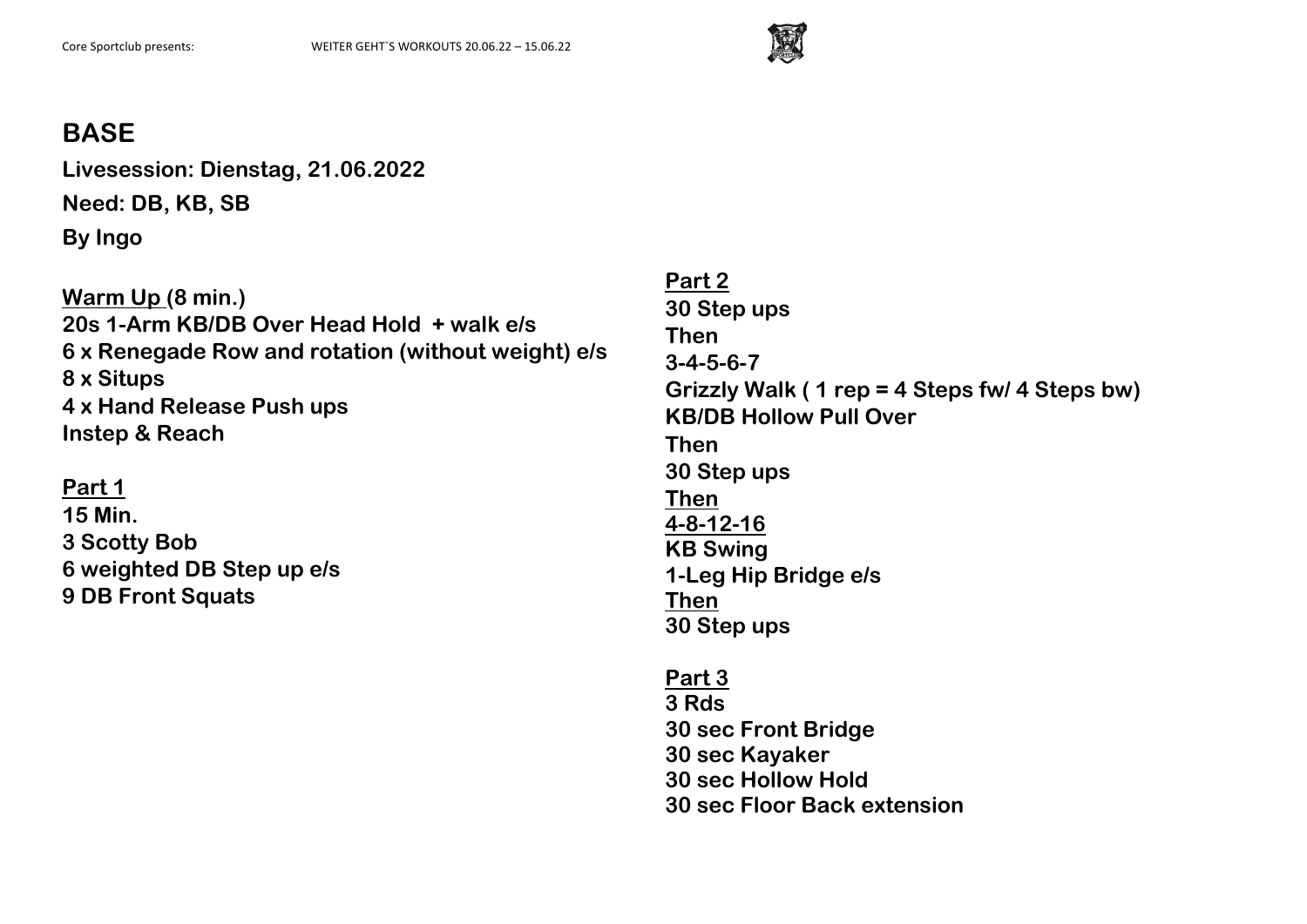

**Livesession: Mittwoch 22.06.22 Need: BB, DB, KB By Ingo**

**Warm Up (8 min.) Lunge Complex e/s 6 x Goodmornings 6 x Situps 4 x Hand Release Push ups 5 x 6 Way Shoulder Instep & Reach**

**Part 1 15 Min 4-6 x BB Front Squats 10 x KB/DB Tall Kneeling shoulder Press 5 x KB/DB Tall Kneeling Helo e/s**

**Part 2 5 Rounds (40/20) KB/DB altn. 1-Arm clean into reverse Lunge KB/DB Jumping DL to DL pull catch KB/DB altn. lateral 1-Leg DL switches**

**Part 3 15 min 10 x altn High knee KB/DB transfer 10 x KB/DB Plank reaches 5 x Lunge Hold KB/DB transfer e/s 5 x 1-Leg DL KB/DB transfer e/s**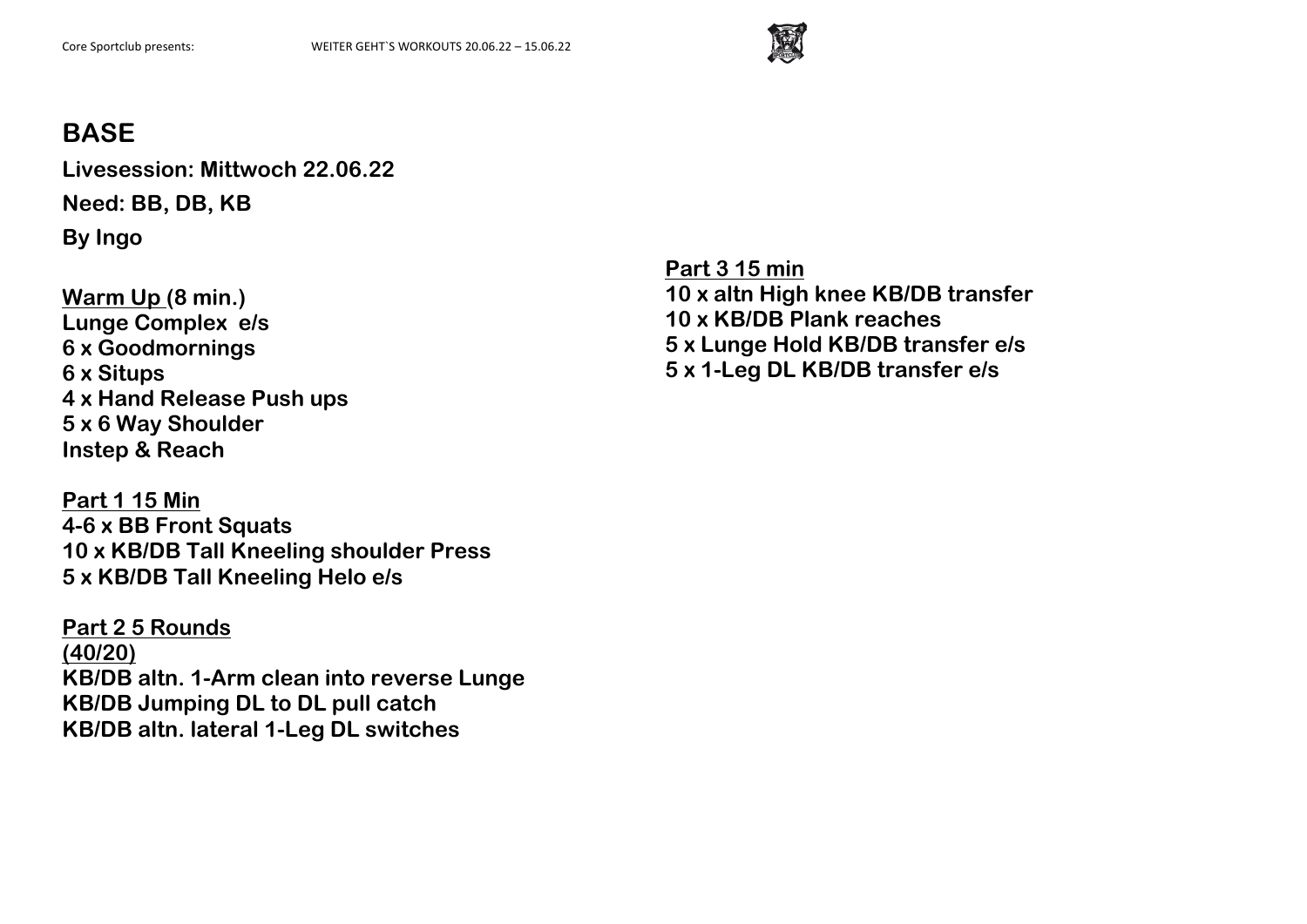

**Livesession: Donnerstag 23.06.22 Need: Nix By Ingo**

**Warm up 10 min 30 sec Step ups 10 Squats 10 DB Push press 3/3 Lunge Complex 30 sec Plank Instep 2 reach**

**Part 1 12 min 5x BB Curtis P 4x Jumping Lunge mantis**

**Part 2 3 Rounds 12 Minuten 30 Sec Power 15 sec rest Burpees 4x high knee 4x heel to butt Kick through 8x Mountain climber into high jump 60sec Rest**

**Part 3 10 min 10 KB Swing 30 sec lateral walking front bridge 10x Roll in (rückenlage, knie zur nase -> unterköper einrollen, langsam wieder aufmachen) 8x Kayaker e/s 10x Side Bridge elbow to knee (alternativ 20sec hold)**

**Part 4 Scorpion Cobra Cat Cow Couch stretch Pigeon Stretch**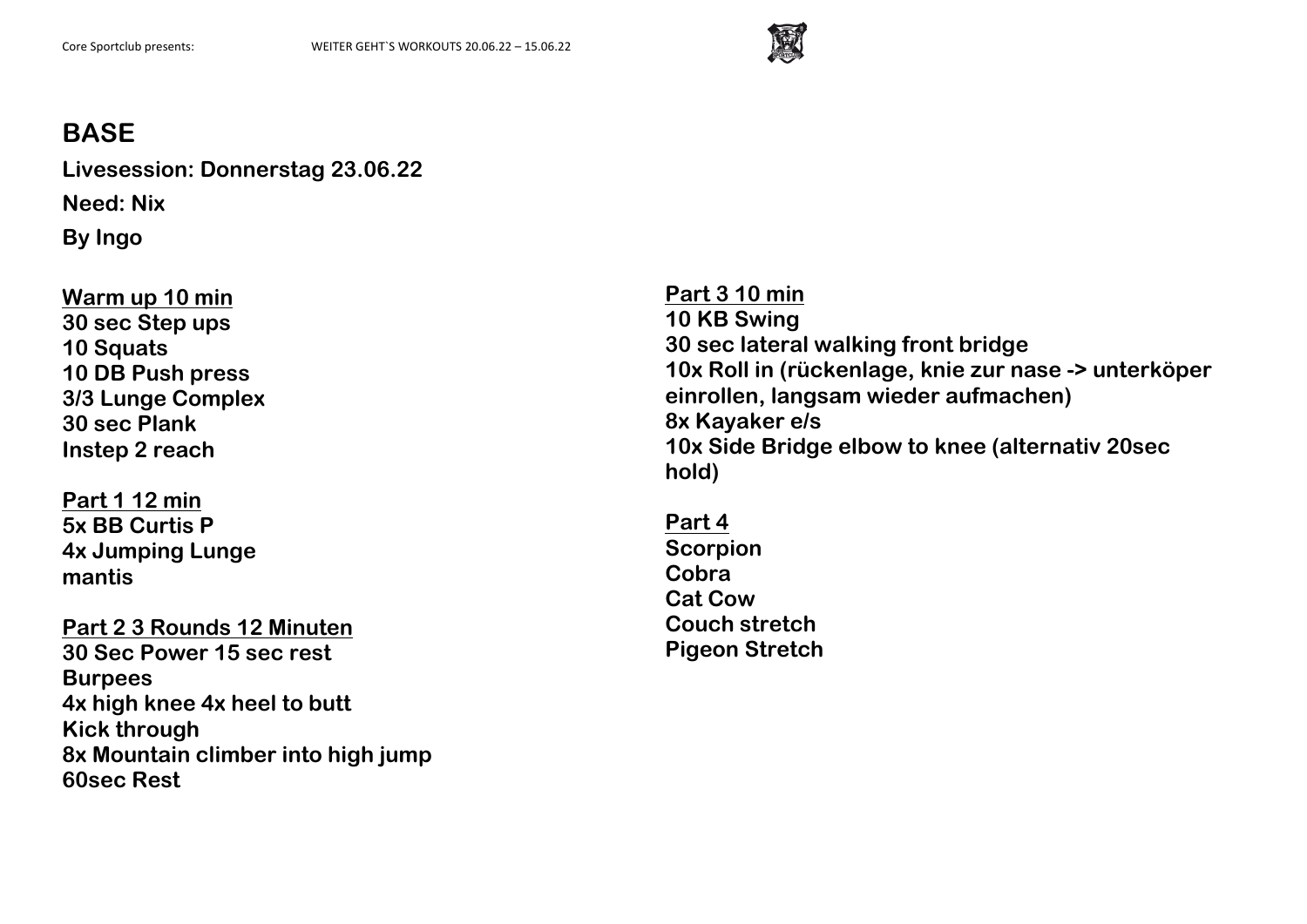

**Livesession: Freitag 24.06.22 Need: KB, DB By Ingo**

**Warm Up (3 Rds) 10 m 1-Arm Bottom Up KB Carry e/s 10 x Scapular Push ups 20 sec. Active Bar Hang 8 x Squats 3 x Thorasic Bridge & Reach e/s**

**Part 1 (15 min.) A: 3 Rds (HBD) 10 x BB Front Squats 10 x DB Tripod row e/s Lat & Pec Stretch B: 3 Rds 10 x Box Dips / Bench Dips / Bar Dips 10 x Supinated Inv. Row Ultimate Shoulder Stretch**

**Part 2 (12 min.) 20 sec. Boxed L-Sit hold 10 m Grizzly forw. Walk + every 5m 6 x Shoulder taps 10 m Grizzly backw. Walk + every 5m 4 x Shoulder taps 6 x 1-leg Bicep Curls each leg 10 x BB / DB / KB Clean + Push Press**

**Part 3 (Remaining Time) 20 / 20 Standing Founder 4 x Scorpion Stretch 4 x Floor Angle e/s 3 x Instep Stretch & alternating Reach**